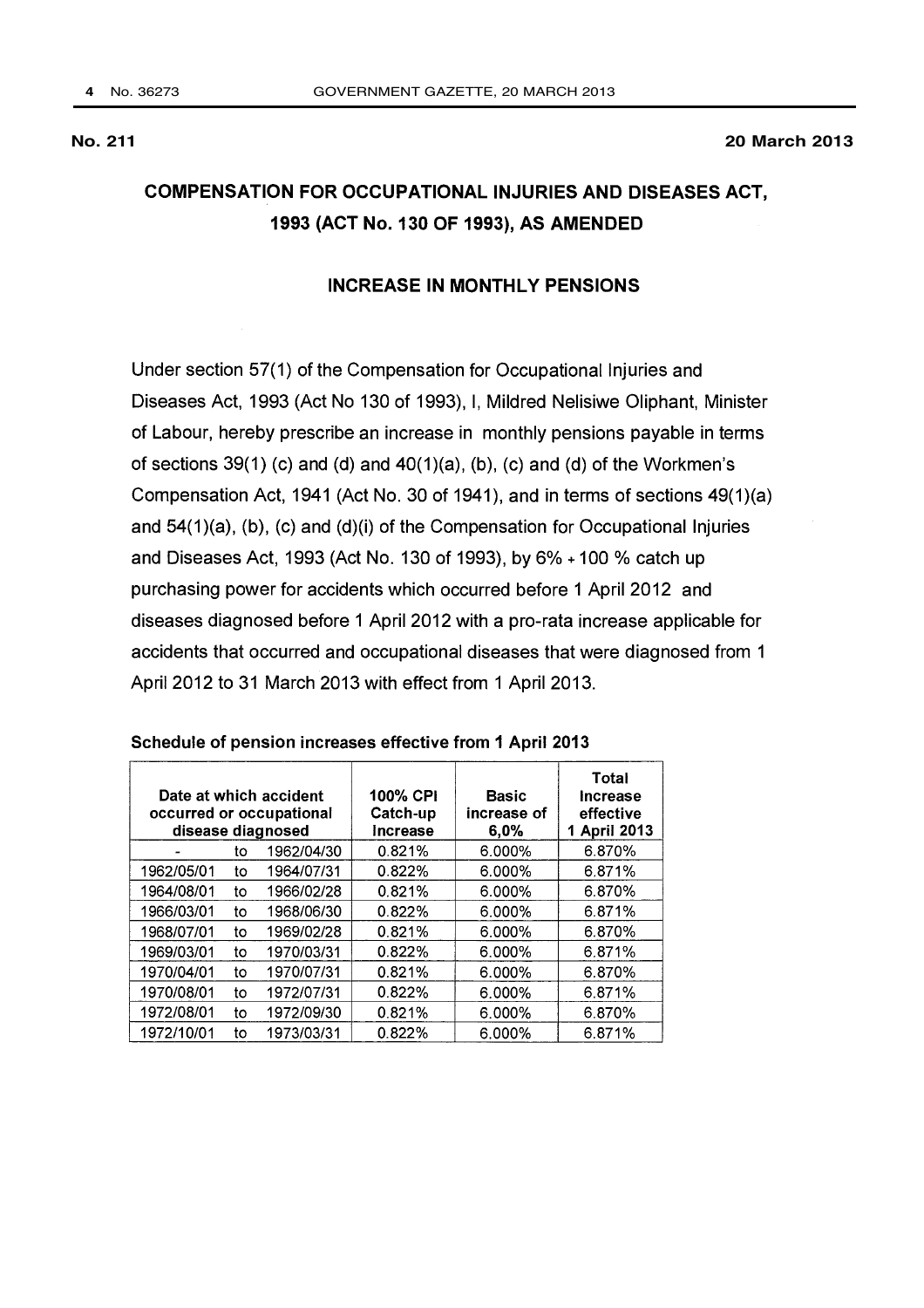#### INCREASE IN MONTHLY PENSIONS

| 1973/04/01 | to | 1973/06/30 | 0.821% | 6.000% | 6.870% |
|------------|----|------------|--------|--------|--------|
| 1973/07/01 | to | 1973/12/31 | 0.822% | 6.000% | 6.871% |
| 1974/01/01 | to | 1974/02/28 | 0.821% | 6.000% | 6.870% |
| 1974/03/01 | to | 1974/05/31 | 0.822% | 6.000% | 6.871% |
| 1974/06/01 | to | 1974/07/31 | 0.821% | 6.000% | 6.870% |
| 1974/08/01 | to | 1975/05/31 | 0.822% | 6.000% | 6.871% |
| 1975/06/01 | to | 1975/06/30 | 0.821% | 6.000% | 6.870% |
| 1975/07/01 | to | 1975/10/31 | 0.822% | 6.000% | 6.871% |
| 1975/11/01 | to | 1976/01/31 | 0.821% | 6.000% | 6.870% |
| 1976/02/01 | to | 1976/05/31 | 0.822% | 6.000% | 6.871% |
| 1976/06/01 | to | 1976/07/31 | 0.821% | 6.000% | 6.870% |
| 1976/08/01 | to | 1976/11/30 | 0.822% | 6.000% | 6.871% |
| 1976/12/01 | to | 1976/12/31 | 0.821% | 6.000% | 6.870% |
| 1977/01/01 | to | 1977/03/31 | 0.822% | 6.000% | 6.871% |
| 1977/04/01 | to | 1977/06/30 | 0.821% | 6.000% | 6.870% |
| 1977/07/01 | to | 1979/01/31 | 0.822% | 6.000% | 6.871% |
| 1979/02/01 | to | 1979/02/28 | 0.821% | 6.000% | 6.870% |
| 1979/03/01 | to | 1979/08/31 | 0.822% | 6.000% | 6.871% |
| 1979/09/01 | to | 1979/09/30 | 0.821% | 6.000% | 6.870% |
| 1979/10/01 | to | 1980/02/29 | 0.822% | 6.000% | 6.871% |
| 1980/03/01 | to | 1980/03/31 | 0.821% | 6.000% | 6.870% |
| 1980/04/01 | to | 1982/03/31 | 0.822% | 6.000% | 6.871% |
| 1982/04/01 | to | 1982/04/30 | 0.821% | 6.000% | 6.870% |
| 1982/05/01 | to | 1982/08/31 | 0.822% | 6.000% | 6.871% |
| 1982/09/01 | to | 1982/09/30 | 0.821% | 6.000% | 6.870% |
| 1982/10/01 | to | 1984/01/31 | 0.822% | 6.000% | 6.871% |
| 1984/02/01 | to | 1984/02/29 | 0.821% | 6.000% | 6.870% |
| 1984/03/01 | to | 1984/07/31 | 0.822% | 6.000% | 6.871% |
| 1984/08/01 | to | 1984/08/31 | 0.821% | 6.000% | 6.870% |
| 1984/09/01 | to | 1985/09/30 | 0.822% | 6.000% | 6.871% |
| 1985/10/01 | to | 1985/11/30 | 0.821% | 6.000% | 6.870% |
| 1985/12/01 | to | 1986/05/31 | 0.822% | 6.000% | 6.871% |
| 1986/06/01 | to | 1986/07/31 | 0.821% | 6.000% | 6.870% |
| 1986/08/01 | to | 1986/12/31 | 0.822% | 6.000% | 6.871% |
| 1987/01/01 | to | 1987/01/31 | 0.821% | 6.000% | 6.870% |
| 1987/02/01 | to | 1987/04/30 | 0.822% | 6.000% | 6.871% |
| 1987/05/01 | to | 1987/05/31 | 0.821% | 6.000% | 6.870% |
| 1987/06/01 | to | 1987/07/31 | 0.822% | 6.000% | 6.871% |
| 1987/08/01 | to | 1987/08/31 | 0.821% | 6.000% | 6.870% |
| 1987/09/01 | to | 1988/03/31 | 0.822% | 6.000% | 6.871% |
| 1988/04/01 | to | 1988/04/30 | 0.821% | 6.000% | 6.870% |
| 1988/05/01 | to | 1989/02/28 | 0.822% | 6.000% | 6.871% |
| 1989/03/01 | to | 1989/04/30 | 0.821% | 6.000% | 6.870% |
| 1989/05/01 | to | 1989/05/31 | 0.822% | 6.000% | 6.871% |
|            |    |            |        |        |        |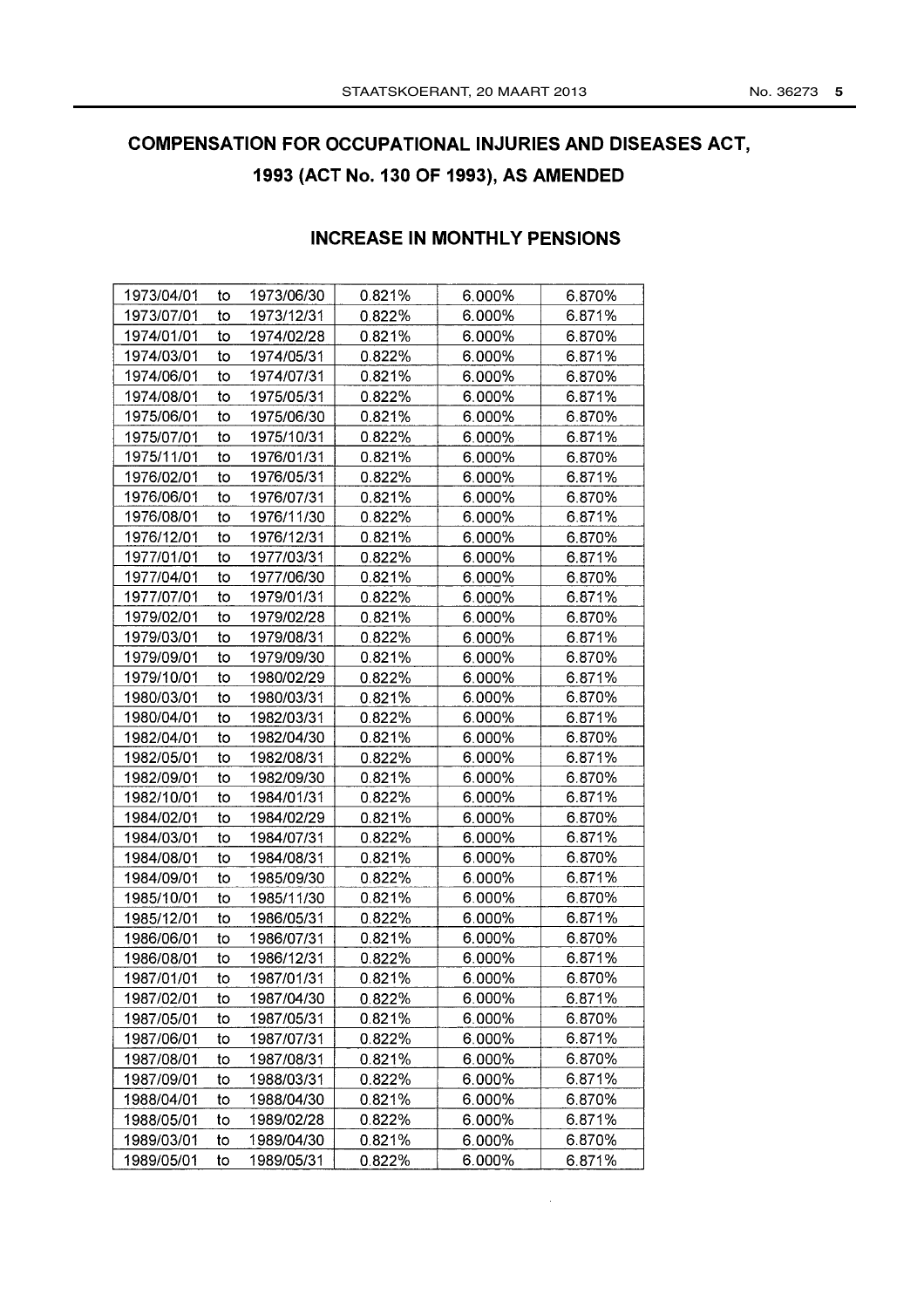### INCREASE IN MONTHLY PENSIONS

| 1989/06/01 | to | 1989/07/31 | 0.821% | 6.000% | 6.870% |
|------------|----|------------|--------|--------|--------|
| 1989/08/01 | to | 1989/08/31 | 0.822% | 6.000% | 6.871% |
| 1989/09/01 | to | 1989/09/30 | 0.821% | 6.000% | 6.870% |
| 1989/10/01 | to | 1989/10/31 | 0.822% | 6.000% | 6.871% |
| 1989/11/01 | to | 1989/11/30 | 0.821% | 6.000% | 6.870% |
| 1989/12/01 | to | 1990/07/31 | 0.822% | 6.000% | 6.871% |
| 1990/08/01 | to | 1990/08/31 | 0.821% | 6.000% | 6.870% |
| 1990/09/01 | to | 1990/11/30 | 0.822% | 6.000% | 6.871% |
| 1990/12/01 | to | 1990/12/31 | 0.821% | 6.000% | 6.870% |
| 1991/01/01 | to | 1991/03/31 | 0.822% | 6.000% | 6.871% |
| 1991/04/01 | to | 1991/05/31 | 0.821% | 6.000% | 6.870% |
| 1991/06/01 | to | 1991/10/31 | 0.822% | 6.000% | 6.871% |
| 1991/11/01 | to | 1992/01/31 | 0.821% | 6.000% | 6.870% |
| 1992/02/01 | to | 1992/05/31 | 0.822% | 6.000% | 6.871% |
| 1992/06/01 | to | 1992/06/30 | 0.821% | 6.000% | 6.870% |
| 1992/07/01 | to | 1993/04/30 | 0.822% | 6.000% | 6.871% |
| 1993/05/01 | to | 1993/05/31 | 0.821% | 6.000% | 6.870% |
| 1993/06/01 | to | 1993/06/30 | 0.822% | 6.000% | 6.871% |
| 1993/07/01 | to | 1993/07/31 | 0.821% | 6.000% | 6.870% |
| 1993/08/01 | to | 1994/01/31 | 0.822% | 6.000% | 6.871% |
| 1994/02/01 | to | 1994/02/28 | 0.821% | 6.000% | 6.870% |
| 1994/03/01 | to | 1994/07/31 | 0.822% | 6.000% | 6.871% |
| 1994/08/01 | to | 1994/08/31 | 0.821% | 6.000% | 6.870% |
| 1994/09/01 | to | 1995/02/28 | 0.822% | 6.000% | 6.871% |
| 1995/03/01 | to | 1995/03/31 | 0.821% | 6.000% | 6.870% |
| 1995/04/01 | to | 1995/04/30 | 0.822% | 6.000% | 6.871% |
| 1995/05/01 | to | 1995/06/30 | 0.821% | 6.000% | 6.870% |
| 1995/07/01 | to | 1995/09/30 | 0.822% | 6.000% | 6.871% |
| 1995/10/01 | to | 1995/10/31 | 0.821% | 6.000% | 6.870% |
| 1995/11/01 | to | 1996/09/30 | 0.822% | 6.000% | 6.871% |
| 1996/10/01 | to | 1996/10/31 | 0.821% | 6.000% | 6.870% |
| 1996/11/01 | to | 1996/11/30 | 0.822% | 6.000% | 6.871% |
| 1996/12/01 | to | 1996/12/31 | 0.680% | 6.000% | 6.721% |
| 1997/01/01 | to | 1997/06/30 | 0.000% | 6.000% | 6.000% |
| 1997/07/01 | to | 1997/07/31 | 0.822% | 6.000% | 6.871% |
| 1997/08/01 | to | 1997/08/31 | 0.821% | 6.000% | 6.870% |
| 1997/09/01 | to | 1997/12/31 | 0.822% | 6.000% | 6.871% |
| 1998/01/01 | to | 1998/01/31 | 0.646% | 6.000% | 6.685% |
| 1998/02/01 | to | 1998/02/28 | 0.414% | 6.000% | 6.439% |
| 1998/03/01 | to | 1998/06/30 | 0.000% | 6.000% | 6.000% |
| 1998/07/01 | to | 1998/07/31 | 0.821% | 6.000% | 6.870% |
| 1998/08/01 | to | 1998/08/31 | 0.822% | 6.000% | 6.871% |
| 1998/09/01 | to | 1998/09/30 | 0.821% | 6.000% | 6.870% |
| 1998/10/01 | to | 1998/12/31 | 0.577% | 6.000% | 6.612% |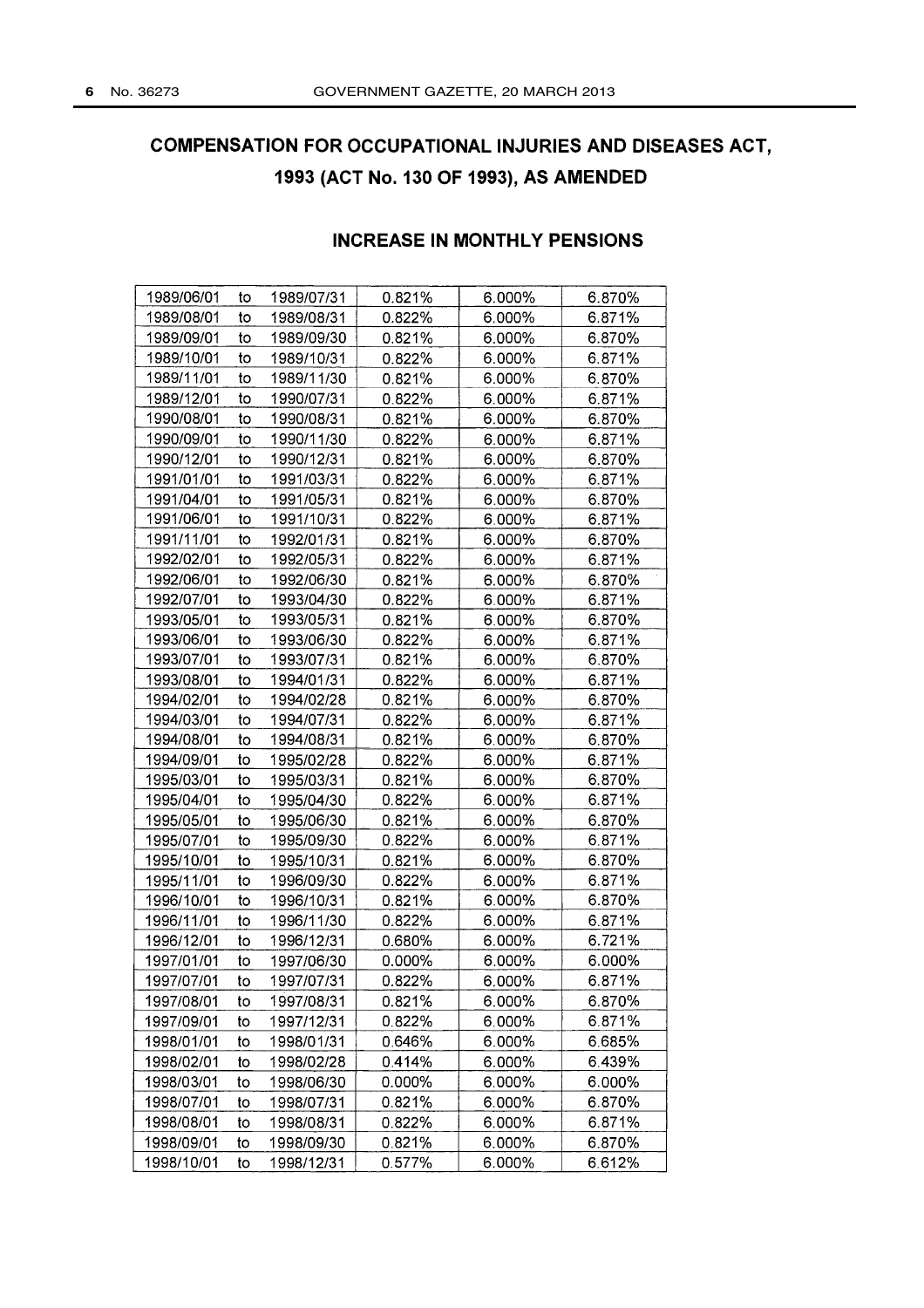## INCREASE IN MONTHLY PENSIONS

| 1999/01/01 | to | 1999/05/31 | 0.000% | 6.000% | 6.000% |
|------------|----|------------|--------|--------|--------|
| 1999/06/01 | to | 1999/06/30 | 0.821% | 6.000% | 6.870% |
| 1999/07/01 | to | 1999/09/30 | 0.822% | 6.000% | 6.871% |
| 1999/10/01 | to | 1999/11/30 | 0.821% | 6.000% | 6.870% |
| 1999/12/01 | to | 1999/12/31 | 0.822% | 6.000% | 6.871% |
| 2000/01/01 | to | 2000/02/29 | 0.821% | 6.000% | 6.870% |
| 2000/03/01 | to | 2001/02/28 | 0.822% | 6.000% | 6.871% |
| 2001/03/01 | to | 2001/04/30 | 0.821% | 6.000% | 6.870% |
| 2001/05/01 | to | 2001/07/31 | 0.822% | 6.000% | 6.871% |
| 2001/08/01 | to | 2001/08/31 | 0.821% | 6.000% | 6.870% |
| 2001/09/01 | to | 2001/10/31 | 0.822% | 6.000% | 6.871% |
| 2001/11/01 | to | 2001/11/30 | 0.821% | 6.000% | 6.870% |
| 2001/12/01 | to | 2002/05/31 | 0.822% | 6.000% | 6.871% |
| 2002/06/01 | to | 2002/06/30 | 0.821% | 6.000% | 6.870% |
| 2002/07/01 | to | 2003/01/31 | 0.822% | 6.000% | 6.871% |
| 2003/02/01 | to | 2003/02/28 | 0.821% | 6.000% | 6.870% |
| 2003/03/01 | to | 2003/04/30 | 0.822% | 6.000% | 6.871% |
| 2003/05/01 | to | 2003/07/31 | 0.821% | 6.000% | 6.870% |
| 2003/08/01 | to | 2003/10/31 | 0.822% | 6.000% | 6.871% |
| 2003/11/01 | to | 2003/11/30 | 0.821% | 6.000% | 6.870% |
| 2003/12/01 | to | 2003/12/31 | 0.822% | 6.000% | 6.871% |
| 2004/01/01 | to | 2004/02/29 | 0.821% | 6.000% | 6.870% |
| 2004/03/01 | to | 2004/06/30 | 0.822% | 6.000% | 6.871% |
| 2004/07/01 | to | 2004/07/31 | 0.821% | 6.000% | 6.870% |
| 2004/08/01 | to | 2005/01/31 | 0.822% | 6.000% | 6.871% |
| 2005/02/01 | to | 2005/02/28 | 0.821% | 6.000% | 6.870% |
| 2005/03/01 | to | 2005/03/31 | 0.822% | 6.000% | 6.871% |
| 2005/04/01 | to | 2005/04/30 | 0.821% | 6.000% | 6.870% |
| 2005/05/01 | to | 2005/05/31 | 0.822% | 6.000% | 6.871% |
| 2005/06/01 | to | 2005/06/30 | 0.821% | 6.000% | 6.870% |
| 2005/07/01 | to | 2005/09/30 | 0.822% | 6.000% | 6.871% |
| 2005/10/01 | to | 2005/10/31 | 0.821% | 6.000% | 6.870% |
| 2005/11/01 | to | 2007/02/28 | 0.822% | 6.000% | 6.871% |
| 2007/03/01 | to | 2007/03/31 | 0.821% | 6.000% | 6.870% |
| 2007/04/01 | to | 2007/12/31 | 0.822% | 6.000% | 6.871% |
| 2008/01/01 | to | 2008/01/31 | 0.821% | 6.000% | 6.870% |
| 2008/02/01 | to | 2008/06/30 | 0.822% | 6.000% | 6.871% |
| 2008/07/01 | to | 2008/07/31 | 0.821% | 6.000% | 6.870% |
| 2008/08/01 | to | 2008/09/30 | 0.822% | 6.000% | 6.871% |
| 2008/10/01 | to | 2008/10/31 | 0.821% | 6.000% | 6.870% |
| 2008/11/01 | to | 2009/01/31 | 0.822% | 6.000% | 6.871% |
| 2009/02/01 | to | 2009/02/28 | 0.683% | 6.000% | 6.724% |
| 2009/03/01 | to | 2009/03/31 | 0.483% | 6.000% | 6.512% |
| 2009/04/01 | to | 2009/04/30 | 0.822% | 6.000% | 6.871% |